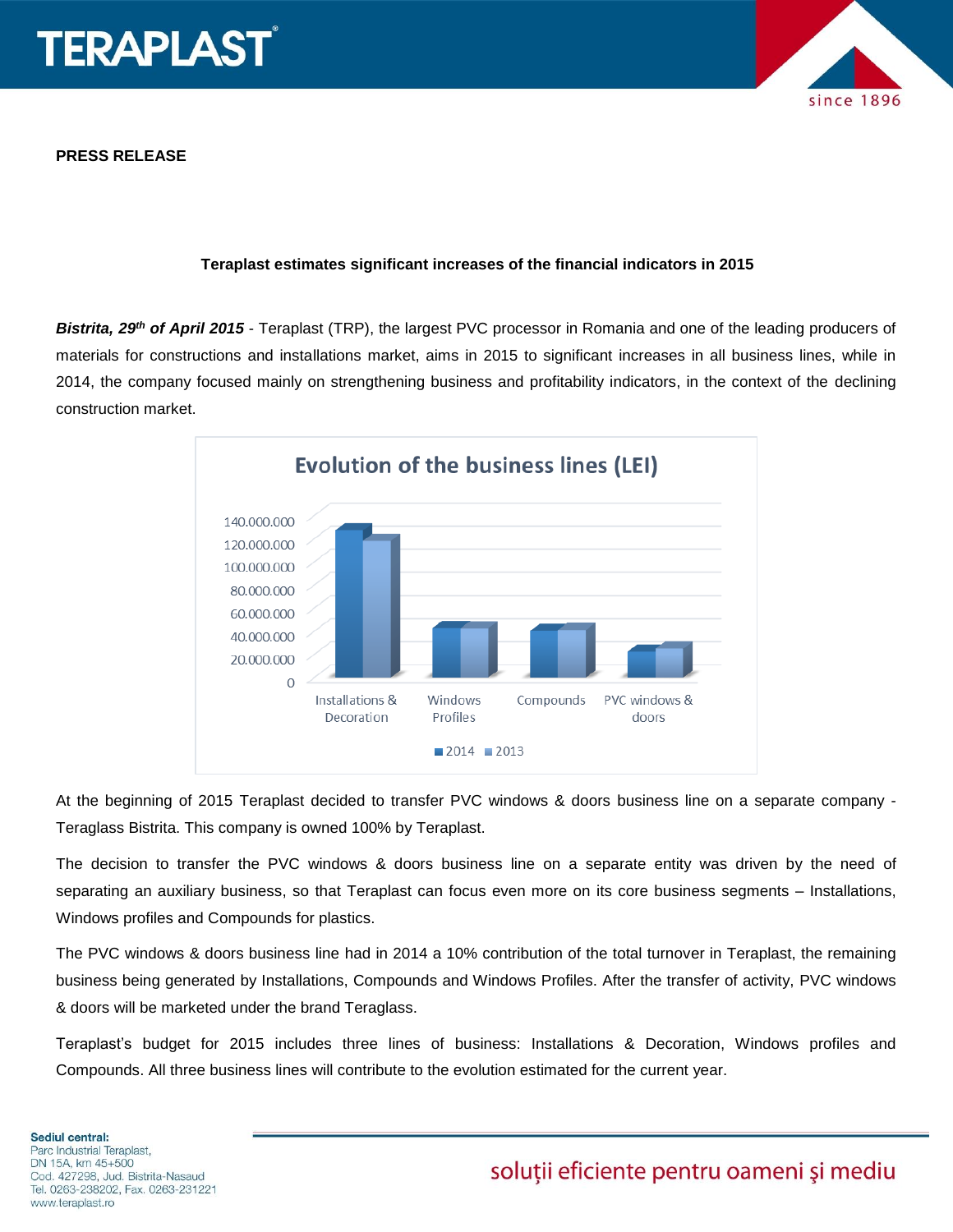The company estimates for this year a **turnover** of 284.26 million lei, increasing by over 22%, as compared to 2014 and a **net profit** of over 17.61 million lei, as compared to 9.41 million lei in 2014. According to estimates of budget of revenues and expenses, this year **EBITDA** will amount to approximately **35.52 million lei**, as compared to 26.21 million lei in 2014.

| Key performance indicators, thousand LEI | 2015 - budget | 2014    | $\triangle$ % |
|------------------------------------------|---------------|---------|---------------|
| Turnover                                 | 284,263       | 232,469 | 22.28         |
| <b>Total expenses</b>                    | 268,668       | 228,367 | 17.65         |
| <b>EBITDA</b>                            | 35,523        | 26.211  | 35.53         |
| Net profit                               | 17,619        | 9.414   | 87.16         |
| <b>Investments</b>                       | 18,920        | 6,261   | 202.19        |

*Alexandru Stânean, CEO Teraplast: "We set out an ambitious sales budget, but we are optimistic that we will achieve it. We rely on a favorable market context. For now, based on the Romanian public budget assignments, there are premises*  that public investments in the construction field will increase, which will implicitly generate an increase in private *investments and construction market in general. We are a major player in this moment, on a large part of the markets where we operate, so that in 2015 we will focus on expanding the range of products and sales channels, both in Romania and foreign markets. In 2014 exports accounted for about 14% of the total turnover of Teraplast and for 2015, we plan to bring foreign sales to at least 20% of the turnover budgeted".* 

## *Premises of development on business lines:*

*Installations & Decoration business line* includes sewage systems, supply and distribution systems for water and gas, interior sewage systems, rainwater and sewage management systems, interior design systems, electrical networks and individual connections to utilities systems.

This line of business has had a share of 55% in the turnover of the company in 2014. In 2015 we rely mainly on the environmental infrastructure works (sewerage and water supply), where available EU structural funds and it is the last year when we can access them. Teraplast is one of the leading players on the exterior sewerage, as our systems are being used for at least one sewerage network in every county in the country. In 2015 we also propose the development of Teraplast, on the interior sewerage market, a market that in the year 2014 we estimated to have had a share of approximately 20%.

*Windows Profiles business line* includes profile systems with 4, 6 and 7 chambers and constructive widths between 60 and 88 mm. This line of business has a share of 18% in the turnover of Teraplast and by 2015 we plan to increase the share on the domestic market, but also to develop our presence in foreign markets.

Currently, Teraplast works with over 200 partners, which are producing PVC windows & doors by using our systems. In the last 5 years Teraplast gained market share from less than 1% to 10%, while the share of this business line in the company's turnover reached 18% in 2014, as compared to 3% in the early 2009. Given the view of the situation on the